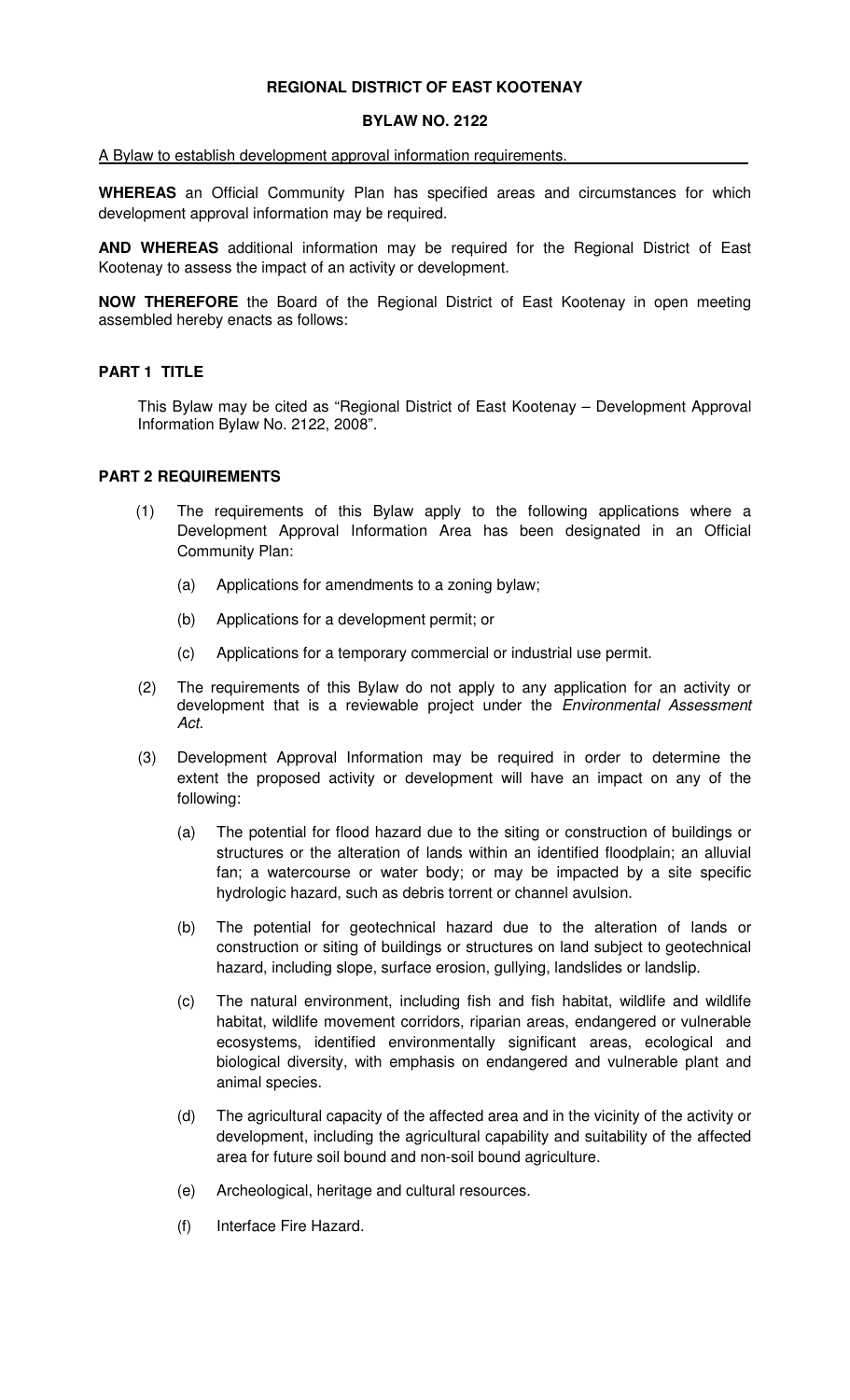#### **PART 3 PROCEDURE**

- (1) The Manager of Planning & Development Services or his designate is the official for the purposes of this Bylaw.
- (2) Upon receipt of an application, as identified within Part 2(1) of this Bylaw, the official or his designate will review the proposed activity or development in consideration of the Official Community Plan goals, objectives and policies and determine if the submission of Development Approval Information is required prior to proceeding with the processing of the application.

 If Development Approval Information is required, the applicant will be notified in writing of the information required and the time within which the information is to be provided to the Regional District. Further processing of the application may be withheld pending acceptance of the required Development Approval Information.

- (3) A Terms of Reference must be prepared by the applicant in accordance with Part 4 of this Bylaw to identify the scope of information to be provided and methodology for the preparation of the Development Approval Information.
- (4) The Development Approval Information must be prepared in accordance with Part 5 of this Bylaw.
- (5) All requests for reconsideration must be in accordance with Part 7 of this Bylaw.

# **PART 4 TERMS OF REFERENCE**

- (1) An applicant as described in Part 3 (2) of this Bylaw must provide written Terms of Reference at the sole expense of the applicant that includes the following:
	- (a) Identification of the specific impact assessment information to be provided as per the notice of requirement prepared by the official.
	- (b) Identification of information requirements that arise from applicable policies or guidelines contained within an Official Community Plan.
	- (c) Any additional matter which the applicant considers information ought to be provided to permit a full understanding of the impact of the proposed activity or development and that is relevant to the required impact assessment information.
	- (d) The identity of the individual(s) proposed to undertake the preparation of the Development Approval Information. If professional expertise is proposed to be retained by the applicant, the qualified professional(s) should be clearly identified within the Terms of Reference by name, responsibility, qualifications and experience handling similar projects.
- (2) The official must within ten (10) business days of receipt of the Terms of Reference indicate in writing to the applicant that:
	- (a) The Terms of Reference submitted by the applicant are acceptable;
	- (b) The Terms of Reference submitted by the applicant are acceptable, provided that additional matters specified by the official and within the scope of Part 2 (3) of this Bylaw are included;
	- (c) The Terms of Reference submitted by the applicant are unacceptable and must be revised by the applicant; or
	- (d) An additional ten (10) business days is required by the official to complete the review.
- (3) The official may, for the purposes of Part 4 (2)(b), when accepting Terms of Reference, advise the applicant of other proposed projects or projects under development in the area that may be affected by the applicant's proposed activity or development.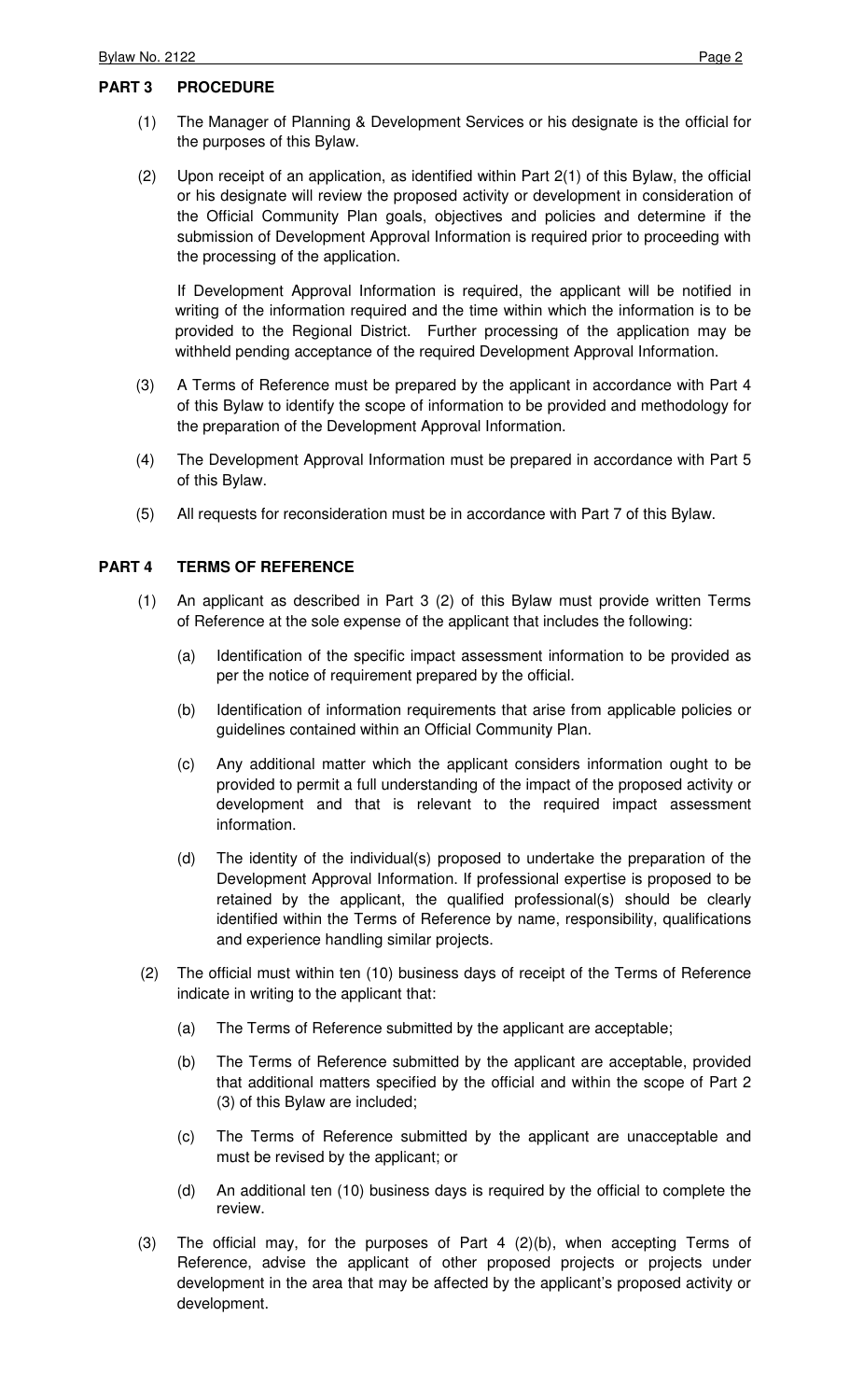(4) If the official does not provide advice by the end of the tenth business day, or the twentieth business day in the case of an extension under Part 4 (2)(d), the official is deemed to have accepted the proposed Terms of Reference as presented.

# **PART 5 PREPARATION OF DEVELOPMENT APPROVAL INFORMATION**

- (1) Upon receipt of notice accepting the Terms of Reference or where they have otherwise been deemed to be accepted, the applicant must, at the applicant's expense, prepare the Development Approval Information in accordance with the accepted Terms of Reference and provide it to the official.
- (2) For every matter identified within the Terms of Reference, the applicant must provide the following Development Approval Information:
	- (a) Identify relevant baseline information and document the nature of the resource or other matter on which the proposed activity or development may have an impact;
	- (b) Identify and describe the potential and likely impacts of the activity or development, including any cumulative effects when combined with other projects proposed or under development;
	- (c) Evaluate the impacts in terms of their significance and the extent to which they might get mitigated;
	- (d) Make recommendations as to conditions of approval that may be appropriate to ensure that undesirable impacts are mitigated or avoided;

in accordance with generally accepted impact assessment methodology.

- (3) If the applicant has been advised of projects under development in the area, said development must be recognized within the development approval information submission, in order to verify that the potential for cumulative impacts has been duly considered.
- (4) If the official is not satisfied that the impact information provided by the applicant is sufficient to comply with the Terms of Reference, either in scope, level of detail, accuracy or in any other respect, the official may require the applicant to provide, at the applicant's expense, further information reasonably required to comply with the Terms of Reference, however a requirement for further information may be imposed only once.

# **PART 6 INDEPENDENT REVIEW**

- (1) If the official determines that any portion of the impact information provided by the applicant requires an independent review prior to further processing or consideration of the application the official may require the applicant to provide such a review of the information.
- (2) The official may specify terms of reference for the review, including the methodology used in its preparation and may specify that the independent review be conducted by a qualified professional who is fully accredited and in good standing with their respective professional organization.
- (3) The applicant must arrange for the independent review to be conducted and submitted in writing to the Regional District, at the applicant's expense and within the time specified by the official.